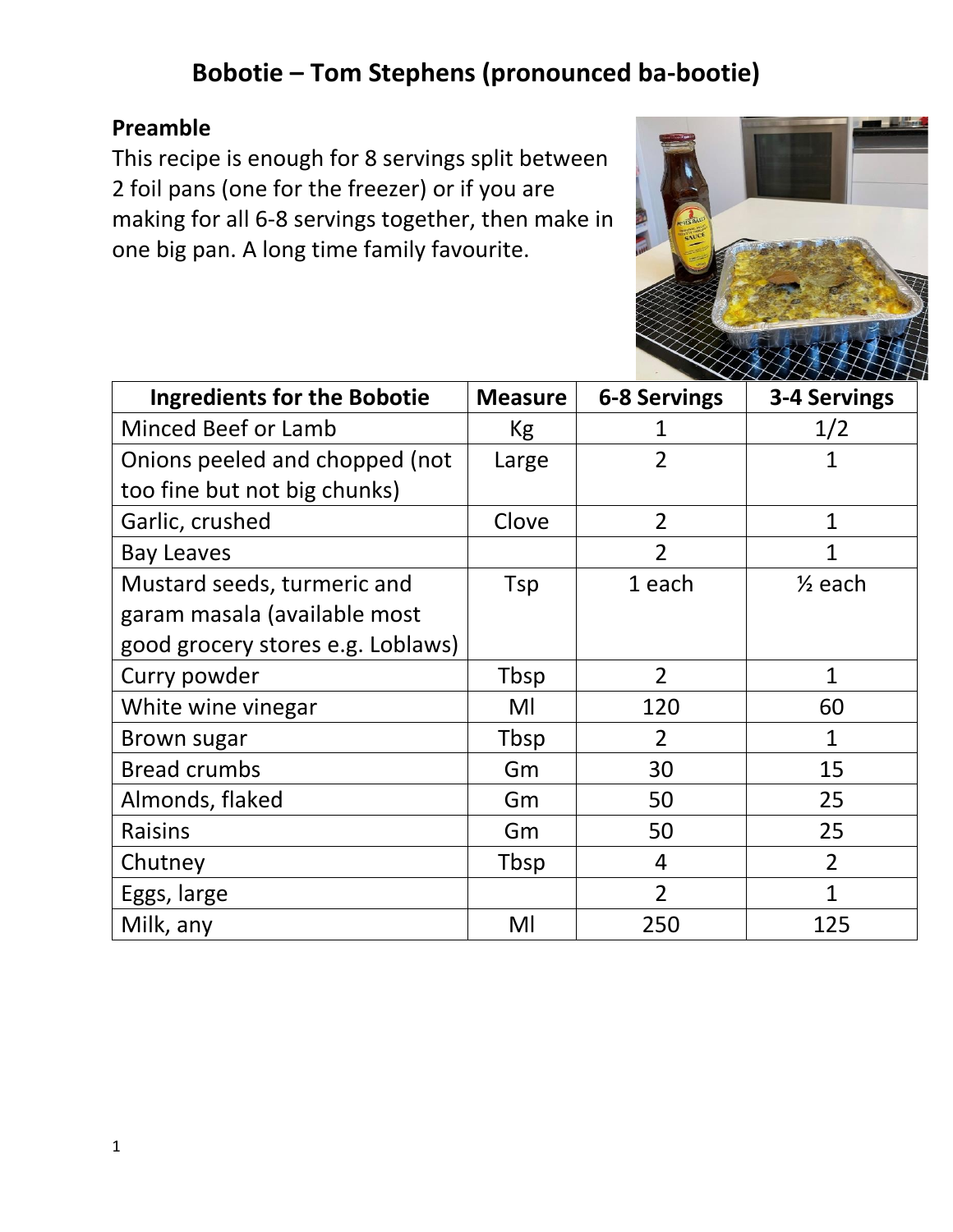# **Bobotie – Tom Stephens (pronounced ba-bootie)**

### **Instructions**

- Heat oil in frying pan
- Cook meat till it is brown and crumbly
- Remove with slotted spoon and keep aside
- Gently sweat the onions in the same pan till softened, add the spices and garlic and stir well
- Return meat to pan
- Add vinegar and brown sugar, stir well and allow to simmer for 10 minutes
- Add breadcrumbs, almonds, raisins and chutney. Stir well and season with salt and pepper
- Place into 2 square baking foils 8" X 8". Press down firmly with back of a spoon. Reserve one foil for the freezer as this recipe is a good freezer meal. Do not put the egg mixture on this one until you thaw it before cooking.
- Beat together eggs and milk and pour over the meat mixture in the 2nd foil.
- Place bay leaves on top
- Bake in a 375F oven for 30 mins or until egg mixture has set well.
- Serving

Serve with yellow rice with raisins, a tomato and onion salad and a bowl of chutney